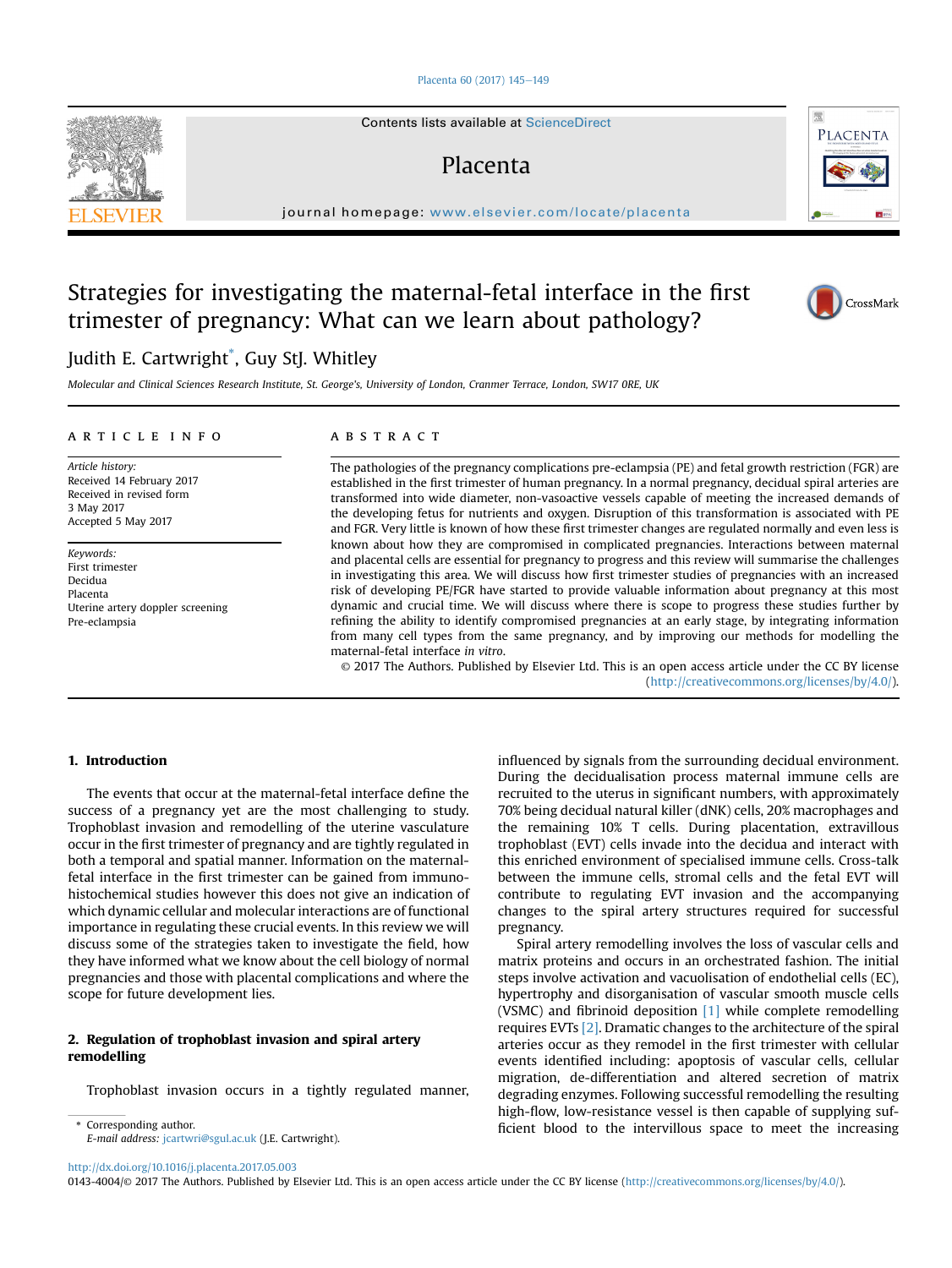demands of the developing fetus. Failure of spiral artery remodelling is an early characteristic of common pregnancy complications such as fetal growth restriction (FGR) and pre-eclampsia (PE) [\[3\]](#page-3-0).

EVT invasion can be either interstitial or endovascular with endovascular EVTs interacting directly with the EC while interstitial EVT interact first with the VSMCs. Invasion by either route will influence vascular structure via disruption of the heterotypic interactions between EC and VSMC known to be important for maintaining a healthy differentiated vessel [\[4\]](#page-3-0). For example, damage to the EC layer has been shown to results in VSMC dedifferentiation in other vessels [\[5\]](#page-3-0). It is noteworthy that even in pregnancies with poor remodelling, trophoblasts plugs are present and both endovascular and interstitial EVTs are seen. This would suggest that failure to remodel cannot be explained by poor invasion alone but also requires a failure of EVTs to interact appropriately with the vascular cells.

There is increasing evidence that maternal immune cells in addition to the fetal EVT play important roles in the remodelling process. In humans all of the immune cell types are located around actively remodelling vessels  $[6]$ . It is suggested that the immune cells are involved in the changes that occur before the arrival of trophoblast as well as regulating trophoblast-dependent remodelling  $[6-12]$  $[6-12]$  $[6-12]$ . For example leukocyte disruption of both EC and VSMC was apparent before EVT were present  $[6]$  and processes involving matrix degradation, vascular cell apoptosis and dedifferentiation have been implicated [\[11\].](#page-3-0)

The ability to investigate during the timeframe in which these changes are actively occurring is hindered by the difficulties inherent in studying human pregnancy. A wide-ranging evaluation of the cellular and molecular cross-talk at the maternal-fetal interface, at what is the most critical time in the first trimester, therefore remains to be performed. Being able to develop strategies to try and address this would advance our understanding of both normal human pregnancy as well as pregnancies complicated by PE and FGR.

#### 3. When can we study the maternal-fetal interface?

Investigating vascular changes at a molecular or cellular level in early human pregnancy is restricted by ethical issues and while animals model some aspects of human pregnancy, they lack deep trophoblast invasion and comparable spiral artery transformation [\[13\].](#page-3-0) Some of the challenges in obtaining tissue are highlighted in [Fig. 1](#page-2-0) on a timeline of gestation. All of these types of tissue can be informative at different stages of pregnancy and have advantages and disadvantages in what can be extrapolated from them regarding events occurring in both normal and pathologic pregnancy.

Access to human tissue is limited in ongoing pregnancies to that obtained during chorionic villous sampling (CVS) for genetic screening in the first to early second trimester, or that obtained following parturition. Some highly informative gene array studies have been carried out on tissue obtained from CVS suggesting that the decidual environment may be key in the establishment of placental pathology  $[14,15]$ . A considerable advantage of these studies is that the pregnancy can be followed to determine whether the woman develops any pregnancy complications or has a normal pregnancy outcome  $[16]$ . The amount of tissue obtained is however very small making it less amenable for cellular studies. Going forward this may not continue to be a feasible approach as the use of chorionic villous sampling as a diagnostic technique is diminishing due to the increasing use of non-invasive prenatal testing [\[17\]](#page-3-0).

Placental tissue obtained at term comes from a pregnancy where it is known whether the woman developed PE or another placental complication and has the advantage that tissue is plentiful as the whole placenta can be studied. However this represents a time many months after active remodelling has occurred and any differences in the placentas of PE/FGR pregnancies may represent a consequence of the disorder rather than inform causative pathology. To investigate the decidua and myometrium, uterine biopsies can be taken at the time of delivery and histochemical studies carried out or cells and vessels isolated. This approach has proven useful in developing models of spiral artery remodelling where non-placental bed vessels are obtained and used in co-culture with EVT [\[18,19\]](#page-3-0). These vessels will not have been in contact with EVT during pregnancy so can help model some aspects of the remodelling process however they will have been changed by the non-EVT dependent remodelling [\[1\]](#page-3-0) so are not completely representative of the pre- and early pregnancy vessels.

Tissue samples can also be obtained following termination of pregnancy in the first trimester. The approach taken by our group and others has been to focus on events occurring in the first trimester as this is the most informative time to study EVT invasion and vessel remodelling. Most studies using first trimester tissue have been done without any additional information to inform whether that pregnancy was developing normally. Herein lies the challenge as the clinical symptoms of conditions such as PE are not apparent until after 20 weeks gestation. How can we look at first trimester tissue and know whether it is from a normal or pathologic pregnancy? We have started to address this by using uterine artery resistance index (RI) measurements obtained by Doppler Ultrasound screening to identify women who would have had an increased risk of pregnancy complications had the pregnancy progressed, allowing us to divide the first trimester placental and decidual tissue into two study groups; that from pregnancies with a higher risk and a very low risk of developing PE/FGR. A disadvantage of this approach lies in the fact that many of the pregnancies designated higher risk in the first trimester would have ended up progressing normally despite the probable initial impairment. This will be addressed in the future studies section below. Even given this limitation we have reported fundamental differences in the behaviour of cells isolated from the fetal-maternal interface of high resistance index (RI) compared to normal RI pregnancies which will be described in the following section.

## 4. First trimester studies of pregnancies with an increased risk of developing PE/FGR

Studies of approximately 10,000 ongoing pregnancies showed that cases with a resistance index obtained from uterine artery Doppler scanning of >95th percentile (high RI) had a 5-fold increased risk of that pregnancy developing placental complications compared to those with a normal RI (<95th percentile) [\[20\].](#page-3-0) We have used this as a proxy measure of poor remodelling in the first trimester to separate tissue from first trimester terminations of pregnancy into normal RI (normal remodelling) and high RI groups (poor remodelling). With advances in the development of techniques to isolate cells from tissue with high purity and viability we have been able to begin a more comprehensive profiling of these pregnancies.

We have shown that primary trophoblast cells isolated from the hRI pregnancies are more sensitive to apoptotic cell death than those from nRI pregnancies, and this may be a contributing factor to impaired invasion  $[21]$ . Additionally when primary EVT were grown out from chorionic villous explant cultures there were less extensive outgrowths from the hRI group compared to the nRI group (unpublished data). Additional evidence for impaired invasion/remodelling comes from immunohistochemical studies showing that there are fewer trophoblast plugs present in the spiral arteries of the hRI group than nRI group [\[22\]](#page-3-0). While we have yet to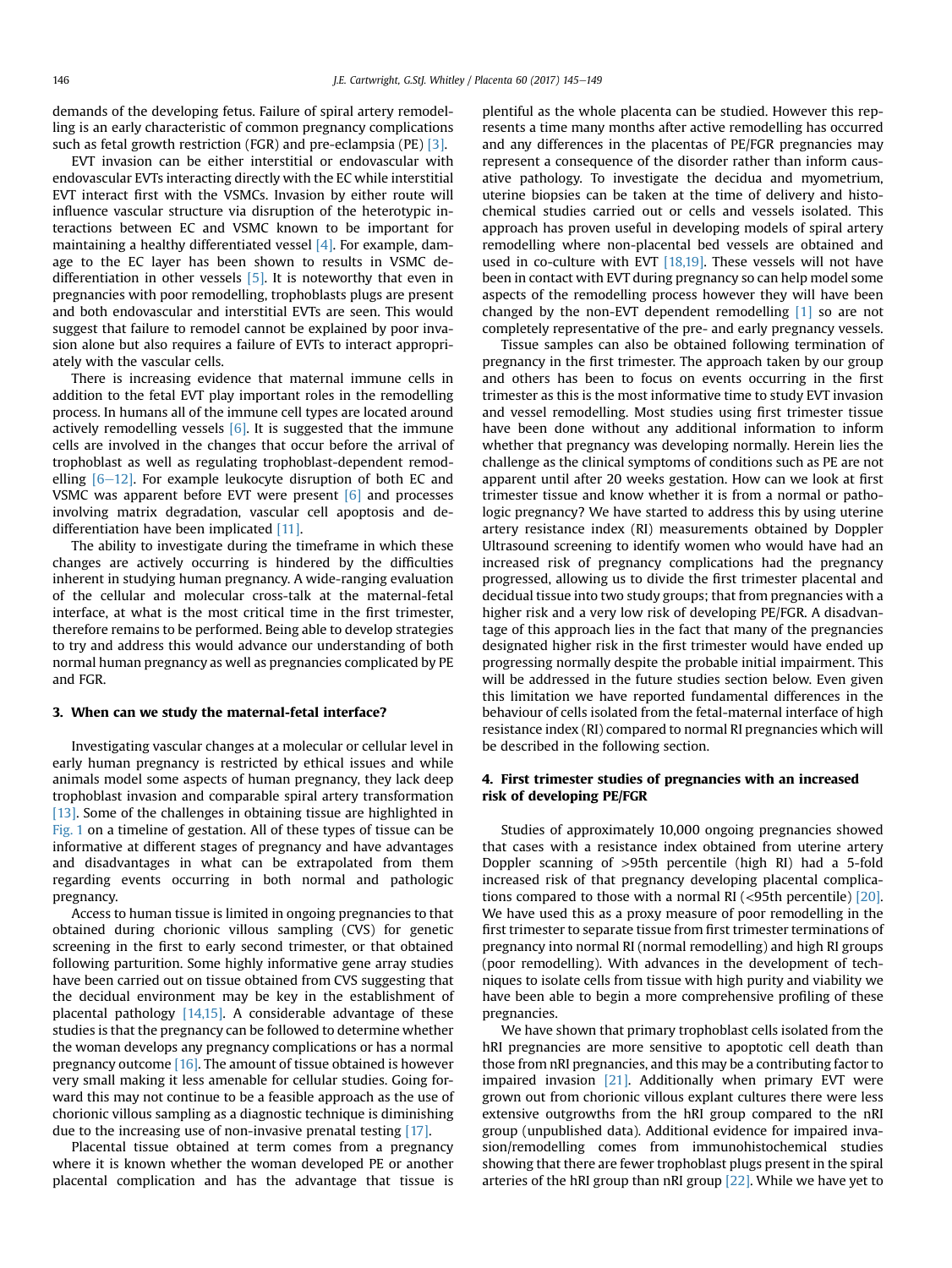<span id="page-2-0"></span>

Known outcome Large amounts of tissue Relevance to first trimester

remodelling?

Fig. 1. Tissue accessibility at different stages of pregnancy. The tissue available at termination of pregnancy (TOP), chorionic villous sampling (CVS) or at parturition (birth) are shown (grey boxes). The limitations and advantages of what can be studied from tissue obtained at these times is summarised (white boxes). Pre-eclampsia is shown as being detected clinically after approximately 20 weeks gestation.

Known outcome Very limited tissue

Limited Ɵssue

determine factors responsible for this, gene expression profiling of placental tissue from these groups has shown differential expression of genes related to immune and inflammatory responses [\[20\].](#page-3-0)

Differences in how the maternal immune cells behave between these patient groups is also starting to become clearer with dNK cells from pregnancies with impaired remodelling showing abnormalities in secreted proteins and functional interactions with other decidual cells  $[7,8,23-25]$  $[7,8,23-25]$ . For example, dNK cells from nRI pregnancies promote more trophoblast chemotaxis, motility and invasion than those from hRI pregnancies [\[24\],](#page-3-0) and dNK from hRI pregnancies are less able to activate some of the pro-invasive signalling pathways in trophoblast such as ERK1/2 and Akt [\[24\]](#page-3-0). We have demonstrated that the expression of receptors involved in regulating dNK cell effector function differs in the patient groups with KIR2DL/S1,3,5 and LILRB1 (ILT-2) positive dNK cells decreased in pregnancies with a hRI [\[25\].](#page-4-0) While the functional outcome of this remains to be determined, at least in the case of LILRB1, this leads to a difference in dNK cell expression of factors that can regulate trophoblast migration/invasion [\[24\].](#page-3-0)

There is evidence for the involvement of dNK cells directly in spiral artery remodelling [\[6,10,11,26\].](#page-3-0) We have shown that dNK cells can induce vascular cell apoptosis and destabilise vessel structures, events of importance in spiral artery changes and that dNK cells from the hRI pregnancies were less able to do this [\[7,8\]](#page-3-0).

It is clear that studying the uterine artery Doppler screened patient groups, combined with improved techniques for isolating pure cell types and modelling events in vitro, has increased our knowledge of how placentation in the first trimester develops normally and pathologically. There is however scope for much development of these areas in the future, which will be addressed in the following section.

#### 5. Future directions

Improvements in early diagnostic tools are proving valuable clinically, for example reliable serum or metabolic biomarkers that more accurately predict development of PE before the clinical symptoms become apparent [\[27\].](#page-4-0) Adding supplementary criteria to the uterine artery Doppler screening to classify the first trimester tissue we have described above, would much improve the ability to predict PE risk. This raises the intriguing possibility of investigating subgroups within the hRI group. Evidence suggests that there are impairments in EVT behaviour and spiral artery remodelling in the hRI group [\[21,22\]](#page-3-0). Further definition of this group may allow us to study firstly those with a very high likelihood of developing PE and secondly those where the initial impairment in remodelling is not sufficient to lead to the clinical condition. In this second group we could postulate that this is because remodelling was merely delayed and there are compensatory mechanisms which overcome this (here the considerable overlapping roles that fetal trophoblast and the maternal immune cells have during remodelling may be highly relevant). Additionally there are likely to be inherent differences in how different mothers respond to factors produced by an intermittently perfused and stressed placenta, perhaps reflecting differences at a cardiovascular level [\[28\]](#page-4-0). This group is particularly interesting as it may help us to define how some women are more able to tolerate or compensate for early problems. It is only when we can grasp this that we can consider how we might therapeutically make one of the groups resemble the other in outcome. This is summarised in [Fig. 2](#page-3-0).

The complexities of modelling cellular interactions in a more 3 dimensional (3D) environment also provide challenges and potential for development. Immunohistochemical studies can provide much information about early human pregnancy however in vitro culture systems are needed to look at dynamic multi-cellular interactions. Some of the general processes involved in spiral artery remodelling have been reported by a number of groups, including our own, using monolayer co-cultures [\[29\]](#page-4-0) and explant cultures [\[18,30\],](#page-3-0) and have revealed roles for EVT-dependent apoptotic vascular cell loss [\[19,31\]](#page-3-0), VSMC de-differentiation [\[32\]](#page-4-0) and disruption of cellular interactions through proteases [\[33\].](#page-4-0) Growing vascular cells in a 3D spheroidal model that recapitulates EC/VSMC interactions seen in vivo allowed us to determine which genes were differentially expressed following stimulation by trophoblast and show VSMC de-differentiation [\[34\].](#page-4-0) The future application of some of the newer 3D technologies, many of which stem from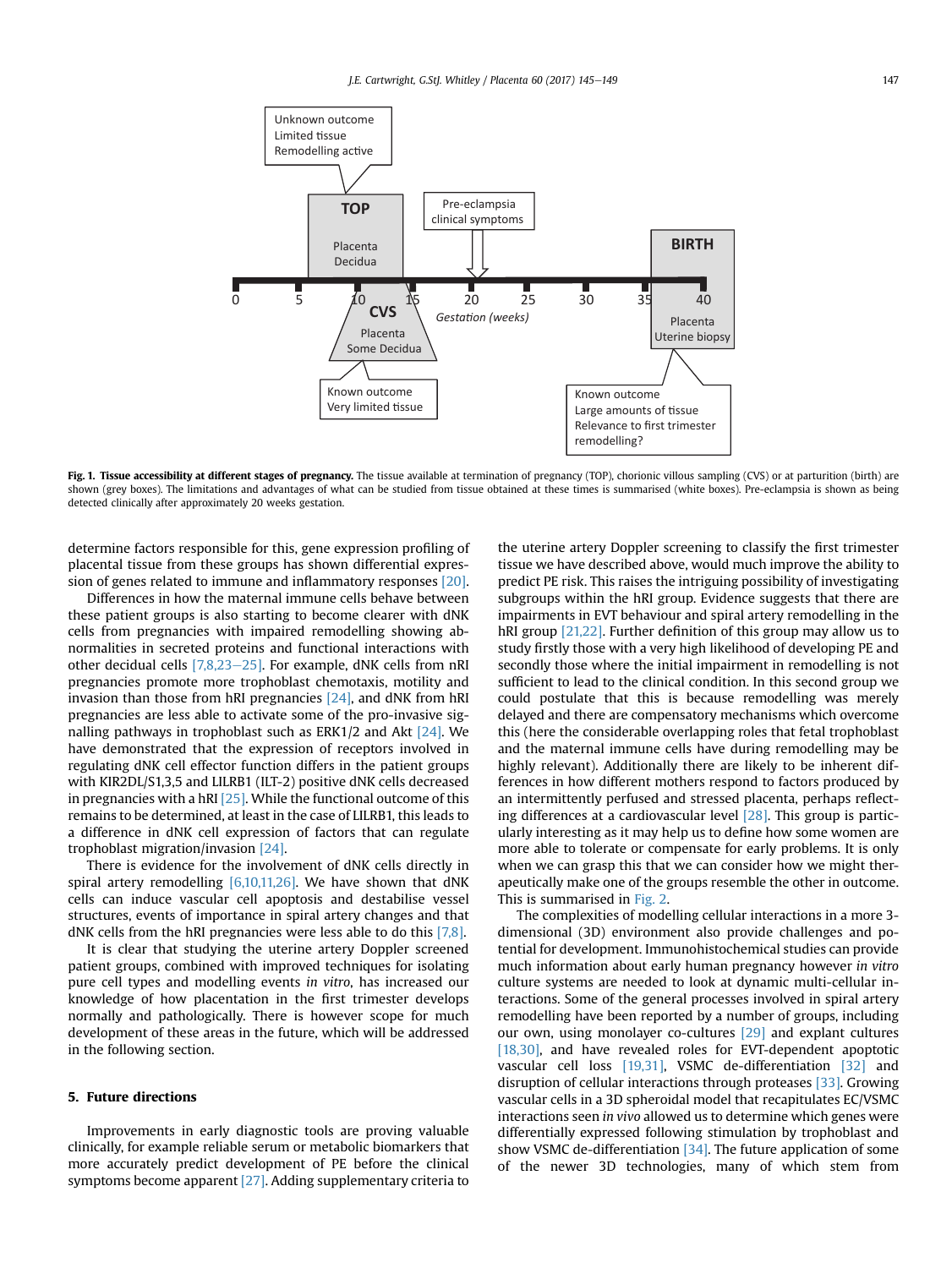<span id="page-3-0"></span>

Fig. 2. Scope for further refinement of the uterine artery Doppler screened first trimester patient groups. Women with a first trimester uterine artery Doppler resistance index (RI) > 95th percentile (high RI) had a 5-fold increased risk of that pregnancy developing placental complications of pregnancy compared to those with a normal RI (<95th percentile). We have used this as a proxy measure of poor remodelling in the first trimester to separate tissue from first trimester terminations of pregnancy into normal RI (normal remodelling) and high RI groups (poor remodelling). However even in the high RI group the majority of these women would not develop pregnancy complications had the pregnancy progressed. With the addition of other markers to further define the high RI group we will be able to investigate how an initial impairment in remodelling can be compensated for. In addition we can start to define the relative contribution of placental/decidual differences and how much of the endpoint is determined by the maternal response to a stressed placenta. The arrows with queries represent areas for possible therapeutic strategies to reverse the pathology once more is understood regarding the cellular and molecular events.

developments in the cancer field, will allow even more accurate placental and decidual modelling. These developments include sophisticated synthetic matrices and scaffolds and approaches such as Real Architecture for 3D tissues (RAFT) technology [\[35\]](#page-4-0).

Advances in isolation and culture methods for primary cells means that multiple cell types can be isolated from first trimester tissue from an individual pregnancy. We routinely isolate stromal cells, dNK cells and macrophages as well as endothelial cells (which will include those from spiral arteries) from decidual tissue of the uterine artery Doppler screened women. From the placenta we can isolate trophoblast, stromal, endothelial and macrophages. In the future the ability to look at multiple cell types across an individual pregnancy (with a known risk of developing complications) provides an opportunity for some complex profiling integrating information about genes, microRNAs, proteome and secretome with readouts from functional and biochemical cell based assays. This will allow us to start to get an overview of the maternal-fetal interface in an individual pregnancy. Determining whether this complex information can be integrated to model both normal and PE pregnancies will require strong collaborations with the bioinformatics and mathematical modelling fields. We will then be able to interrogate these models asking questions such as the importance of particular cellular or molecular interactions to successful placentation. The ultimate aim of developing robust models of the maternal-fetal interface would be to help in the identification of novel targets and the safe design of therapies.

### Conflict of interest

There is no conflict of interests.

#### Acknowledgements

Presented at the 2016 Global Pregnancy Collaboration (CoLab) conference in Oxford, England. The Global Pregnancy Collaboration is part of the Pre-eclampsia-Eclampsia Monitoring, Prevention & Treatment (PRE-EMPT) initiative funded by the University of British Columbia, a grantee of the Bill & Melinda Gates Foundation. The work described in this review was supported by the Wellcome Trust (grant number 0191550), Action Medical Research (grant number SP4577) and the Medical Research Council (grant number MR/M02184X/1).

#### References

- [1] [R. Pijnenborg, L. Vercruysse, M. Hanssens, The uterine spiral arteries in human](http://refhub.elsevier.com/S0143-4004(17)30259-X/sref1) [pregnancy: facts and controversies, Placenta 27 \(9](http://refhub.elsevier.com/S0143-4004(17)30259-X/sref1)-[10\) \(2006\) 939](http://refhub.elsevier.com/S0143-4004(17)30259-X/sref1)-[958.](http://refhub.elsevier.com/S0143-4004(17)30259-X/sref1)
- [2] [E.P. Kam, L. Gardner, Y.W. Loke, A. King, The role of trophoblast in the](http://refhub.elsevier.com/S0143-4004(17)30259-X/sref2) [physiological change in decidual spiral arteries, Hum. Reprod. 14 \(8\) \(1999\)](http://refhub.elsevier.com/S0143-4004(17)30259-X/sref2) [2131](http://refhub.elsevier.com/S0143-4004(17)30259-X/sref2)-[2138](http://refhub.elsevier.com/S0143-4004(17)30259-X/sref2)
- [3] [R. Pijnenborg, L. Vercruysse, I. Brosens, Deep placentation, Best. Pract. Res.](http://refhub.elsevier.com/S0143-4004(17)30259-X/sref3) [Clin. Obstet. Gynaecol. 25 \(3\) \(2011\) 273](http://refhub.elsevier.com/S0143-4004(17)30259-X/sref3)-285
- [4] [S. Gairhe, N.N. Bauer, S.A. Gebb, I.F. McMurtry, Myoendothelial gap junctional](http://refhub.elsevier.com/S0143-4004(17)30259-X/sref4) [signaling induces differentiation of pulmonary arterial smooth muscle cells,](http://refhub.elsevier.com/S0143-4004(17)30259-X/sref4) [Am. J. Physiol. Lung Cell Mol. Physiol. 301 \(4\) \(2011\) L527](http://refhub.elsevier.com/S0143-4004(17)30259-X/sref4)-[L535.](http://refhub.elsevier.com/S0143-4004(17)30259-X/sref4)
- [5] [G.K. Owens, Molecular control of vascular smooth muscle cell differentiation](http://refhub.elsevier.com/S0143-4004(17)30259-X/sref5) [and phenotypic plasticity, Novartis Found. Symp. 283 \(2007\) 174](http://refhub.elsevier.com/S0143-4004(17)30259-X/sref5)-[191 dis](http://refhub.elsevier.com/S0143-4004(17)30259-X/sref5)[cussion 191-3, 238-41.](http://refhub.elsevier.com/S0143-4004(17)30259-X/sref5)
- [6] [S.D. Smith, C.E. Dunk, J.D. Aplin, L.K. Harris, R.L. Jones, Evidence for immune](http://refhub.elsevier.com/S0143-4004(17)30259-X/sref6) [cell involvement in decidual spiral arteriole remodeling in early human](http://refhub.elsevier.com/S0143-4004(17)30259-X/sref6) [pregnancy, Am. J. Pathol. 174 \(5\) \(2009\) 1959](http://refhub.elsevier.com/S0143-4004(17)30259-X/sref6)-[1971.](http://refhub.elsevier.com/S0143-4004(17)30259-X/sref6)
- [7] [R. Fraser, G.S. Whitley, A.P. Johnstone, A.J. Host, N.J. Sebire, B. Thilaganathan,](http://refhub.elsevier.com/S0143-4004(17)30259-X/sref7) [J.E. Cartwright, Impaired decidual natural killer cell regulation of vascular](http://refhub.elsevier.com/S0143-4004(17)30259-X/sref7) [remodelling in early human pregnancies with high uterine artery resistance,](http://refhub.elsevier.com/S0143-4004(17)30259-X/sref7) [J. Pathol. 228 \(3\) \(2012\) 322](http://refhub.elsevier.com/S0143-4004(17)30259-X/sref7)-[332.](http://refhub.elsevier.com/S0143-4004(17)30259-X/sref7)
- [8] [R. Fraser, G.S. Whitley, B. Thilaganathan, J.E. Cartwright, Decidual natural killer](http://refhub.elsevier.com/S0143-4004(17)30259-X/sref8) [cells regulate vessel stability: implications for impaired spiral artery remod](http://refhub.elsevier.com/S0143-4004(17)30259-X/sref8)[elling, J. Reprod. Immunol. 110 \(2015\) 54](http://refhub.elsevier.com/S0143-4004(17)30259-X/sref8)-[60.](http://refhub.elsevier.com/S0143-4004(17)30259-X/sref8)
- [9] [G.E. Lash, H. Pitman, H.L. Morgan, B.A. Innes, C.N. Agwu, J.N. Bulmer, Decidual](http://refhub.elsevier.com/S0143-4004(17)30259-X/sref9) [macrophages: key regulators of vascular remodeling in human pregnancy,](http://refhub.elsevier.com/S0143-4004(17)30259-X/sref9) J. Leukoc. Biol.  $100(2)(2016 \text{ Aug})$  315-[325](http://refhub.elsevier.com/S0143-4004(17)30259-X/sref9).
- [10] [A. Robson, L.K. Harris, B.A. Innes, G.E. Lash, M.M. Aljunaidy, J.D. Aplin,](http://refhub.elsevier.com/S0143-4004(17)30259-X/sref10) [P.N. Baker, S.C. Robson, J.N. Bulmer, Uterine natural killer cells initiate spiral](http://refhub.elsevier.com/S0143-4004(17)30259-X/sref10) [artery remodeling in human pregnancy, Faseb J. 26 \(12\) \(2012\) 4876](http://refhub.elsevier.com/S0143-4004(17)30259-X/sref10)–[4885.](http://refhub.elsevier.com/S0143-4004(17)30259-X/sref10)<br>
[11] [A.D. Hazan, S.D. Smith, R.L. Jones, W. Whittle, S.J. Lye, C.E. Dunk, Vascular-](http://refhub.elsevier.com/S0143-4004(17)30259-X/sref11)
- [leukocyte interactions: mechanisms of human decidual spiral artery remod](http://refhub.elsevier.com/S0143-4004(17)30259-X/sref11)[eling in vitro, Am. J. Pathol. 177 \(2\) \(2010\) 1017](http://refhub.elsevier.com/S0143-4004(17)30259-X/sref11)-[1030](http://refhub.elsevier.com/S0143-4004(17)30259-X/sref11).
- [12] [A.E. Wallace, R. Fraser, J.E. Cartwright, Extravillous trophoblast and decidual](http://refhub.elsevier.com/S0143-4004(17)30259-X/sref12) [natural killer cells: a remodelling partnership, Hum. Reprod. Update 18 \(4\)](http://refhub.elsevier.com/S0143-4004(17)30259-X/sref12)  $(2012)$  458-[471](http://refhub.elsevier.com/S0143-4004(17)30259-X/sref12).
- [13] [A.M. Carter, Animal models of human placentation](http://refhub.elsevier.com/S0143-4004(17)30259-X/sref13)-[a review, Placenta 28](http://refhub.elsevier.com/S0143-4004(17)30259-X/sref13)  $(Suppl A)$  (2007) S41-[S47](http://refhub.elsevier.com/S0143-4004(17)30259-X/sref13).
- [14] [S.A. Founds, Y.P. Conley, J.F. Lyons-Weiler, A. Jeyabalan, W.A. Hogge,](http://refhub.elsevier.com/S0143-4004(17)30259-X/sref14) [K.P. Conrad, Altered global gene expression in](http://refhub.elsevier.com/S0143-4004(17)30259-X/sref14) first trimester placentas of women destined to develop preeclampsia. Placenta 30 (1) (2009) 15–[24.](http://refhub.elsevier.com/S0143-4004(17)30259-X/sref14)
- [15] [M.B. Rabaglino, E.D. Post Uiterweer, A. Jeyabalan, W.A. Hogge, K.P. Conrad,](http://refhub.elsevier.com/S0143-4004(17)30259-X/sref15) [Bioinformatics approach reveals evidence for impaired endometrial matura](http://refhub.elsevier.com/S0143-4004(17)30259-X/sref15)tion before and during early pregnancy in women who developed pre-<br>[eclampsia, Hypertension 65 \(2\) \(2015\) 421](http://refhub.elsevier.com/S0143-4004(17)30259-X/sref15)–[429.](http://refhub.elsevier.com/S0143-4004(17)30259-X/sref15)
- [16] [Kirk P. Conrada, Maria Belen Rabaglinob, Emiel D. Post Uiterweerc, Emerging](http://refhub.elsevier.com/S0143-4004(17)30259-X/sref16) [Role for Dysregulated Decidualization in the Genesis of Preeclampsia, Pre](http://refhub.elsevier.com/S0143-4004(17)30259-X/sref16)[pregnancy and very early pregnancy antecedents of adverse pregnancy out](http://refhub.elsevier.com/S0143-4004(17)30259-X/sref16)[comes, 2017](http://refhub.elsevier.com/S0143-4004(17)30259-X/sref16).
- [17] [D.G. Peters, S.A. Yatsenko, U. Surti, A. Rajkovic, Recent advances of genomic](http://refhub.elsevier.com/S0143-4004(17)30259-X/sref17) [testing in perinatal medicine, Seminars perinatology 39 \(1\) \(2015\) 44](http://refhub.elsevier.com/S0143-4004(17)30259-X/sref17)-[54.](http://refhub.elsevier.com/S0143-4004(17)30259-X/sref17)
- [18] [J.E. Cartwright, L.C. Kenny, P.R. Dash, I.P. Crocker, J.D. Aplin, P.N. Baker,](http://refhub.elsevier.com/S0143-4004(17)30259-X/sref18) [G.S. Whitley, Trophoblast invasion of spiral arteries: a novel in vitro model,](http://refhub.elsevier.com/S0143-4004(17)30259-X/sref18) Placenta 23  $(2-3)$   $(2002)$  232-[235](http://refhub.elsevier.com/S0143-4004(17)30259-X/sref18).
- [19] [S.V. Ashton, G.S. Whitley, P.R. Dash, M. Wareing, I.P. Crocker, P.N. Baker,](http://refhub.elsevier.com/S0143-4004(17)30259-X/sref19) [J.E. Cartwright, Uterine spiral artery remodeling involves endothelial](http://refhub.elsevier.com/S0143-4004(17)30259-X/sref19) [apoptosis induced by extravillous trophoblasts through Fas/FasL interactions,](http://refhub.elsevier.com/S0143-4004(17)30259-X/sref19) Arteriosclerosis, thrombosis, Vasc. Biol.  $25(1)(2005)$   $102-108$ .
- [20] [K. Leslie, G.S. Whitley, F. Herse, R. Dechend, S.V. Ashton, K. Laing,](http://refhub.elsevier.com/S0143-4004(17)30259-X/sref20) [B. Thilaganathan, J.E. Cartwright, Increased apoptosis, altered oxygen](http://refhub.elsevier.com/S0143-4004(17)30259-X/sref20) [signaling, and antioxidant defenses in](http://refhub.elsevier.com/S0143-4004(17)30259-X/sref20) first-trimester pregnancies with highresistance uterine artery blood fl[ow, Am. J. Pathol. 185 \(10\) \(2015\)](http://refhub.elsevier.com/S0143-4004(17)30259-X/sref20)  $2731 - 2741$  $2731 - 2741$  $2731 - 2741$ .
- [21] [G.S. Whitley, P.R. Dash, L.J. Ayling, F. Prefumo, B. Thilaganathan,](http://refhub.elsevier.com/S0143-4004(17)30259-X/sref21) J.E. Cartwright, Increased apoptosis in fi[rst trimester extravillous trophoblasts](http://refhub.elsevier.com/S0143-4004(17)30259-X/sref21) [from pregnancies at higher risk of developing preeclampsia, Am. J. Pathol. 170](http://refhub.elsevier.com/S0143-4004(17)30259-X/sref21)  $(6)$  (2007) 1903-[1909](http://refhub.elsevier.com/S0143-4004(17)30259-X/sref21).
- [22] [F. Prefumo, N.J. Sebire, B. Thilaganathan, Decreased endovascular trophoblast](http://refhub.elsevier.com/S0143-4004(17)30259-X/sref22) invasion in fi[rst trimester pregnancies with high-resistance uterine artery](http://refhub.elsevier.com/S0143-4004(17)30259-X/sref22) [Doppler indices, Hum. Reprod. 19 \(1\) \(2004\) 206](http://refhub.elsevier.com/S0143-4004(17)30259-X/sref22)-[209](http://refhub.elsevier.com/S0143-4004(17)30259-X/sref22).
- [23] [A.E. Wallace, R. Fraser, S. Gurung, S.S. Goulwara, G.S. Whitley, A.P. Johnstone,](http://refhub.elsevier.com/S0143-4004(17)30259-X/sref23) [J.E. Cartwright, Increased angiogenic factor secretion by decidual natural killer](http://refhub.elsevier.com/S0143-4004(17)30259-X/sref23) [cells from pregnancies with high uterine artery resistance alters trophoblast](http://refhub.elsevier.com/S0143-4004(17)30259-X/sref23) [function, Hum. Reprod. 29 \(4\) \(2014\) 652](http://refhub.elsevier.com/S0143-4004(17)30259-X/sref23)-[660.](http://refhub.elsevier.com/S0143-4004(17)30259-X/sref23)
- [24] [A.E. Wallace, A.J. Host, G.S. Whitley, J.E. Cartwright, Decidual natural killer cell](http://refhub.elsevier.com/S0143-4004(17)30259-X/sref24)